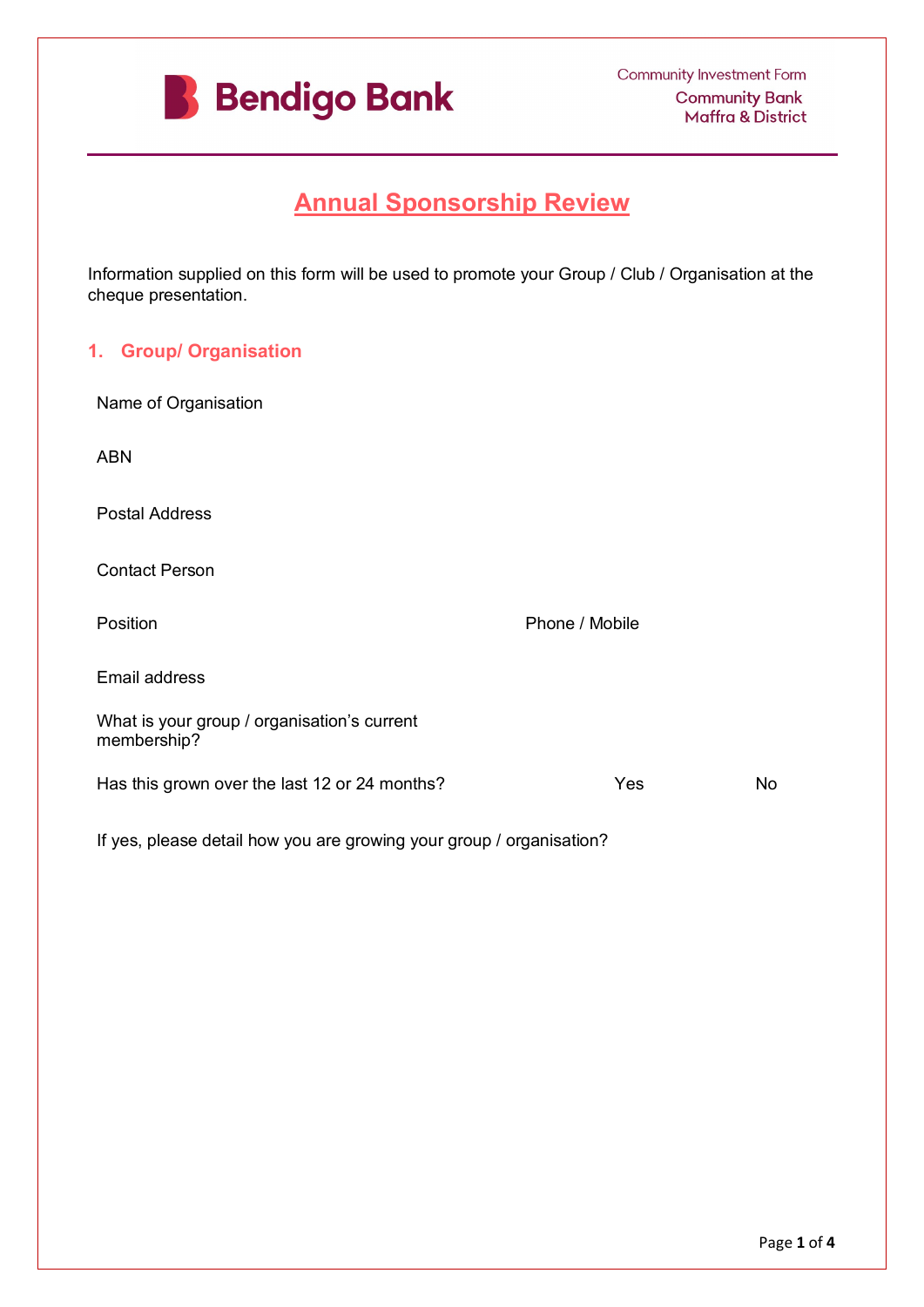

## **2. Details of Sponsorship**

| Amount                                          | Renewal date: |  |
|-------------------------------------------------|---------------|--|
| Type of sponsorship<br>(i.e. Gold / Silver etc) |               |  |

| Is permanent signage on display?                                    | Yes | NΩ  |
|---------------------------------------------------------------------|-----|-----|
| Is signage still in good condition? (please attach a<br>photograph) | Yes | חוח |

## **3. Partnership Objectives**

| Is Maffra & District Community bank listed as a sponsor on<br>your newsletters, website or social media page?             | Yes | No |
|---------------------------------------------------------------------------------------------------------------------------|-----|----|
| Please outline how the sponsorship funding from Maffra & District Community Bank has helped<br>your group / organisation. |     |    |
| Please indicate if there are any other ways that we can improve our partnership to benefit the<br>community better:       |     |    |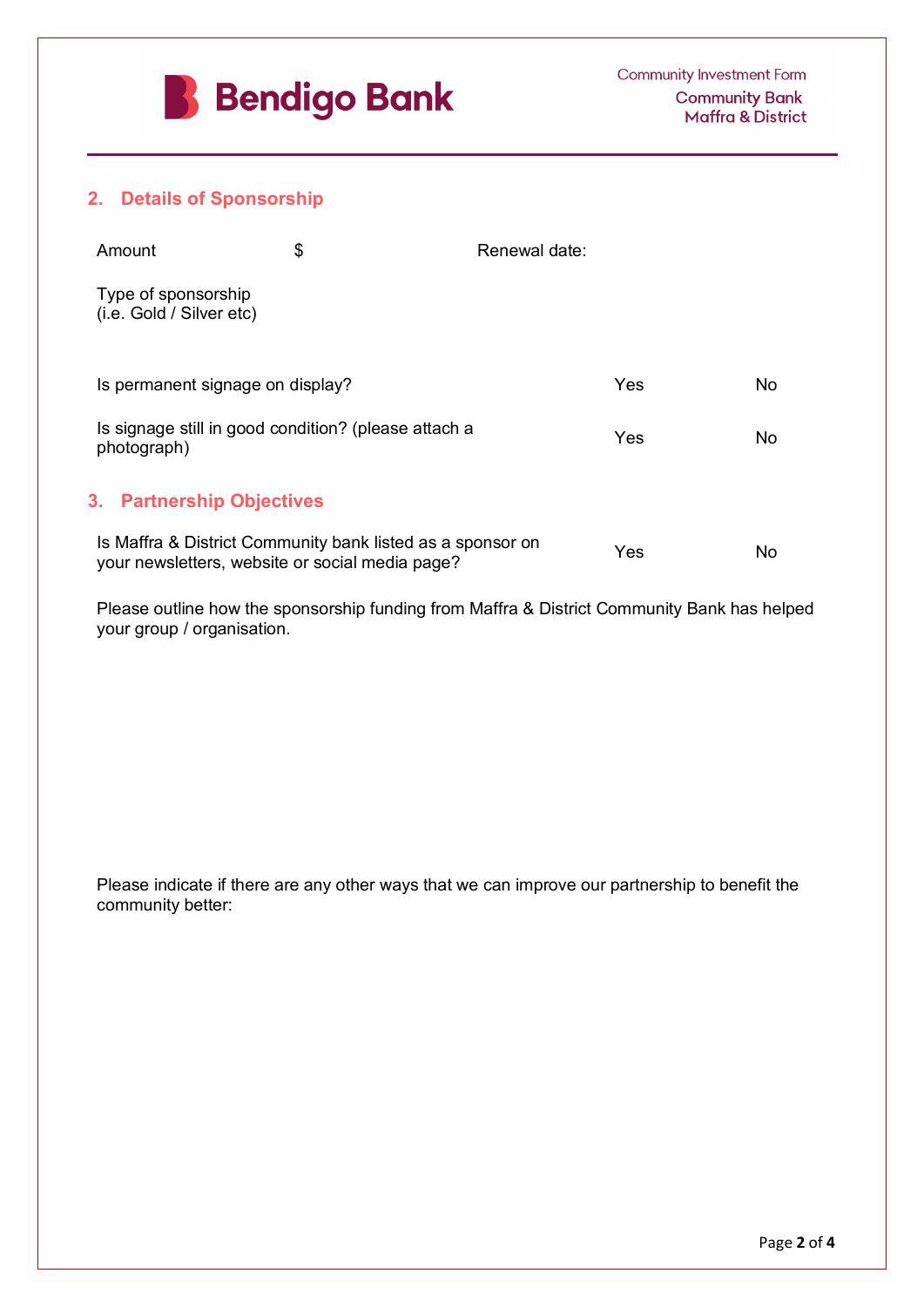

| Do you have a Presentation day, Sponsor's day or similar<br>event?                                                           | Yes | No. |
|------------------------------------------------------------------------------------------------------------------------------|-----|-----|
| If yes, what is the event and when is it held?                                                                               |     |     |
| Will you be inviting a representative from Maffra & District<br>Community Bank to attend?                                    | Yes | No. |
| Please indicate how often you hold your group /<br>organisation's meetings?                                                  |     |     |
| Have you invited a representative from Maffra & District<br>Community Bank to attend one of your meetings?                   | Yes | No. |
| If no, would you consider inviting a representative from<br>Maffra & District Community Bank to attend one your<br>meetings? | Yes | No. |
| If yes, did you find it beneficial to your group / organisation?                                                             | Yes | No  |

## **4. Achievements & Future Plans**

Please list any achievements or successes your club has had over the past 12 months:

Please list any future plans you have for your club: